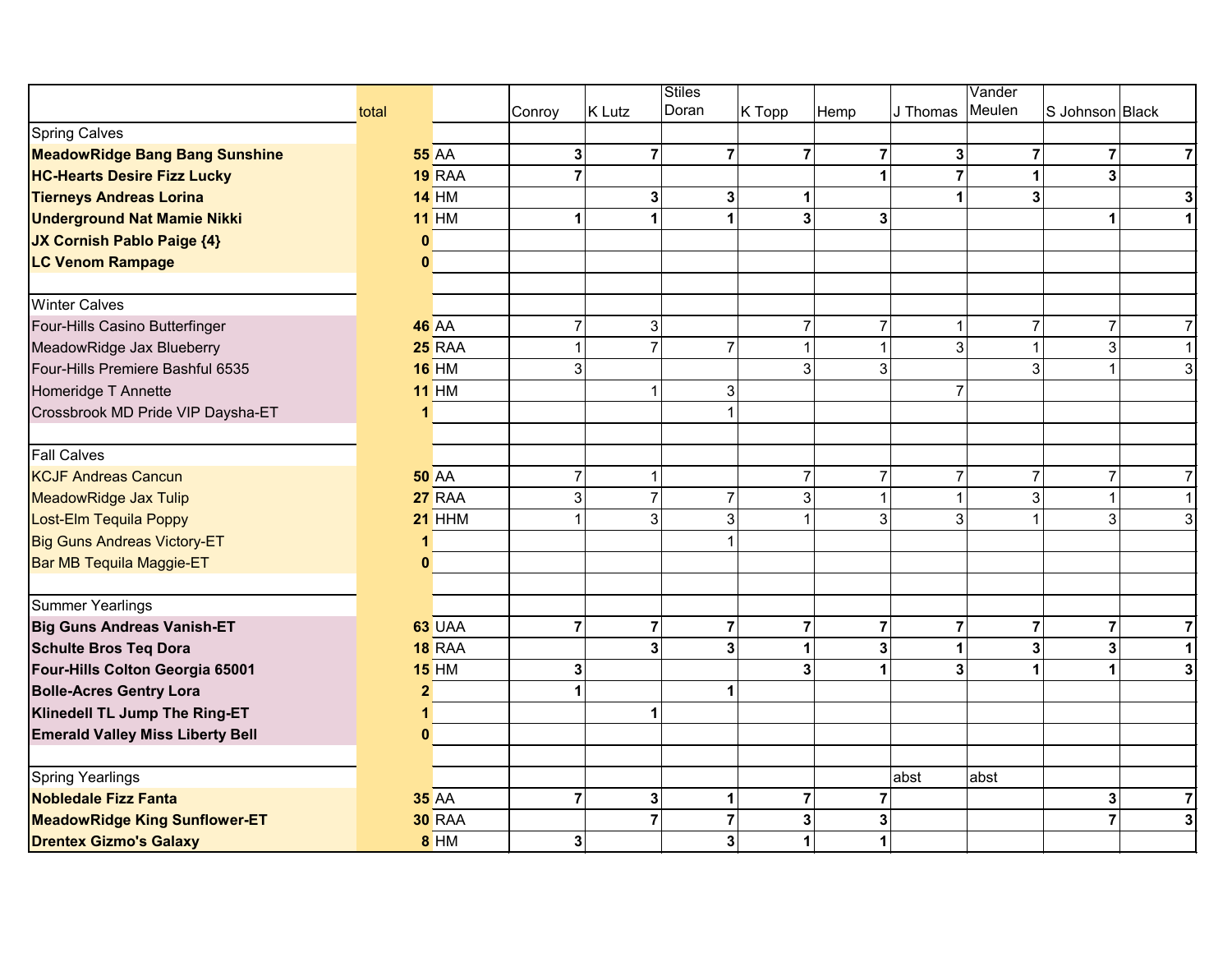| Lost-Elm Tequila Nala                 | $\mathbf{3}$ |                  | $\mathbf 1$    |                |                |                |                         |                |                           | 1                       | $\mathbf{1}$   |
|---------------------------------------|--------------|------------------|----------------|----------------|----------------|----------------|-------------------------|----------------|---------------------------|-------------------------|----------------|
| <b>Miss Triple-T Andreas Rapunzel</b> |              |                  |                | 1              |                |                |                         |                |                           |                         |                |
| <b>RV/TJ Andreas Vera 5058-ET</b>     | 0            |                  |                |                |                |                |                         |                |                           |                         |                |
|                                       |              |                  |                |                |                |                |                         |                |                           |                         |                |
| <b>Winter Yearlings</b>               |              |                  |                |                |                |                |                         |                |                           |                         |                |
| <b>Meadowridge Fizz Sparkle</b>       |              | <b>59 AA</b>     | $\overline{7}$ | $\overline{7}$ | 3              | 7              | $\overline{7}$          | 7              | $\overline{7}$            | $\overline{\mathbf{r}}$ | $\overline{7}$ |
| Lost-Elm Tequila Skydome              |              | <b>21 RAA</b>    | $\overline{3}$ | $\mathbf{1}$   | 1              | 3              | $\mathbf{3}$            | 3              | $\overline{\mathbf{3}}$   | $\mathbf{1}$            | $\mathbf{3}$   |
| <b>Beslea Vivitar Goblin</b>          |              | <b>15 HM</b>     |                | 3              | $\overline{7}$ |                |                         | 1              |                           | 3 <sup>1</sup>          |                |
| <b>Breezy Knoll Tequila Tosha</b>     | 4            |                  | 1              |                |                |                | $\mathbf 1$             |                | $\mathbf{1}$              |                         | $\mathbf{1}$   |
| <b>Carpsview Roman Basil</b>          | $\mathbf{0}$ |                  |                |                |                |                |                         |                |                           |                         |                |
| <b>Sugar&amp;Spice MG Confession</b>  | $\mathbf{0}$ |                  |                |                |                |                |                         |                |                           |                         |                |
| <b>Fall Yearlings</b>                 |              |                  |                |                |                |                |                         |                |                           |                         |                |
| <b>Wildweed Primero Lightning</b>     |              | 63 UAA           | $\overline{7}$ | $\overline{7}$ | $\overline{7}$ | $\overline{7}$ | $\overline{7}$          | $\overline{7}$ | $\overline{7}$            | $\overline{7}$          | $\overline{7}$ |
| <b>MeadowRidge Tristan Trudy</b>      |              | 27 RAA           | $\overline{3}$ | 3              | 3 <sup>1</sup> | 3              | $\mathbf{3}$            | 3              | $\sqrt{3}$                | 3 <sup>1</sup>          | $\mathbf{3}$   |
| <b>Miss Incentive Monique</b>         |              | 9 <sub>HM</sub>  | 1              | 1              | 1              |                | $\overline{1}$          | 1              | $\mathbf{1}$              |                         | $\mathbf{1}$   |
| Yearlings in Milk                     |              |                  |                |                |                |                |                         |                |                           |                         |                |
| Julie-Ann Tequila Asia                |              | <b>59 AA</b>     | $\overline{7}$ | $\overline{7}$ | 3 <sup>1</sup> | $\overline{7}$ | $\overline{7}$          | $\overline{7}$ | $\overline{7}$            | $\overline{7}$          | $\overline{7}$ |
| Carly-O Tequila Always {4}-ET         |              | <b>25 RAA</b>    | 1              | $\overline{3}$ | $\overline{7}$ | 3              | $\sqrt{3}$              | 1              | $\mathbf{3}$              | $\overline{3}$          | $\mathbf{1}$   |
| <b>DKG Motion Shelby</b>              |              | <b>14 HM</b>     | 3              | $\mathbf{1}$   |                |                | -1                      | 3              | $\mathbf{1}$              |                         | $\mathbf{3}$   |
| Schulte Bros HG Griffen-ET            |              |                  |                |                | 1              |                |                         |                |                           |                         |                |
| <b>Smokin Hot Lithium</b>             | $\mathbf{0}$ |                  |                |                |                |                |                         |                |                           |                         |                |
| Jr. 2 Year Olds                       |              |                  |                |                |                |                |                         |                |                           |                         | abst           |
| Twincounty Colton Eulayla             |              | <b>45 AA</b>     | $\overline{7}$ | $\overline{7}$ |                | $\overline{7}$ | $\overline{7}$          | $\sqrt{3}$     | $\overline{7}$            | $\overline{7}$          |                |
| <b>DKG Motion Jolly</b>               |              | <b>32 RAA</b>    | 3              | 3              | 7              | 3              | 3                       | $\overline{7}$ | 3                         | $\overline{3}$          |                |
| Heath-Stiles Colton Bianca-ET         |              | <b>8 HM</b>      |                | $\mathbf{1}$   | $\mathbf 1$    |                | -1                      | 1              | $\mathbf{1}$              | $\mathbf{1}$            |                |
| Opportunity Tequila Margherita-ET     | 3            |                  |                |                | 3              |                |                         |                |                           |                         |                |
| Sr. 2 Year Olds                       |              |                  |                |                |                |                |                         | abst           |                           |                         |                |
| <b>DKG Ritz Relentless Sugar</b>      |              | <b>38</b> AA - T | $\overline{7}$ | $\overline{7}$ |                | $\overline{7}$ | $\sqrt{3}$              |                | $\ensuremath{\mathsf{3}}$ | $\mathbf{3}$            | $\overline{7}$ |
| <b>LC Success Abilene</b>             |              | 38 AA - T        | $\overline{1}$ | 3              | $\overline{7}$ | 3              | $\overline{7}$          |                | $\overline{7}$            | $\overline{7}$          | 3              |
| <b>MeadowRidge Granite Allia</b>      |              | 7HM              |                | $\mathbf{1}$   | 3              |                | $\overline{\mathbf{1}}$ |                | $\mathbf{1}$              | $\mathbf{1}$            |                |
| <b>Impressions Ringo</b>              | 5            |                  | $\mathbf{3}$   |                |                |                |                         |                |                           |                         | $\mathbf{1}$   |